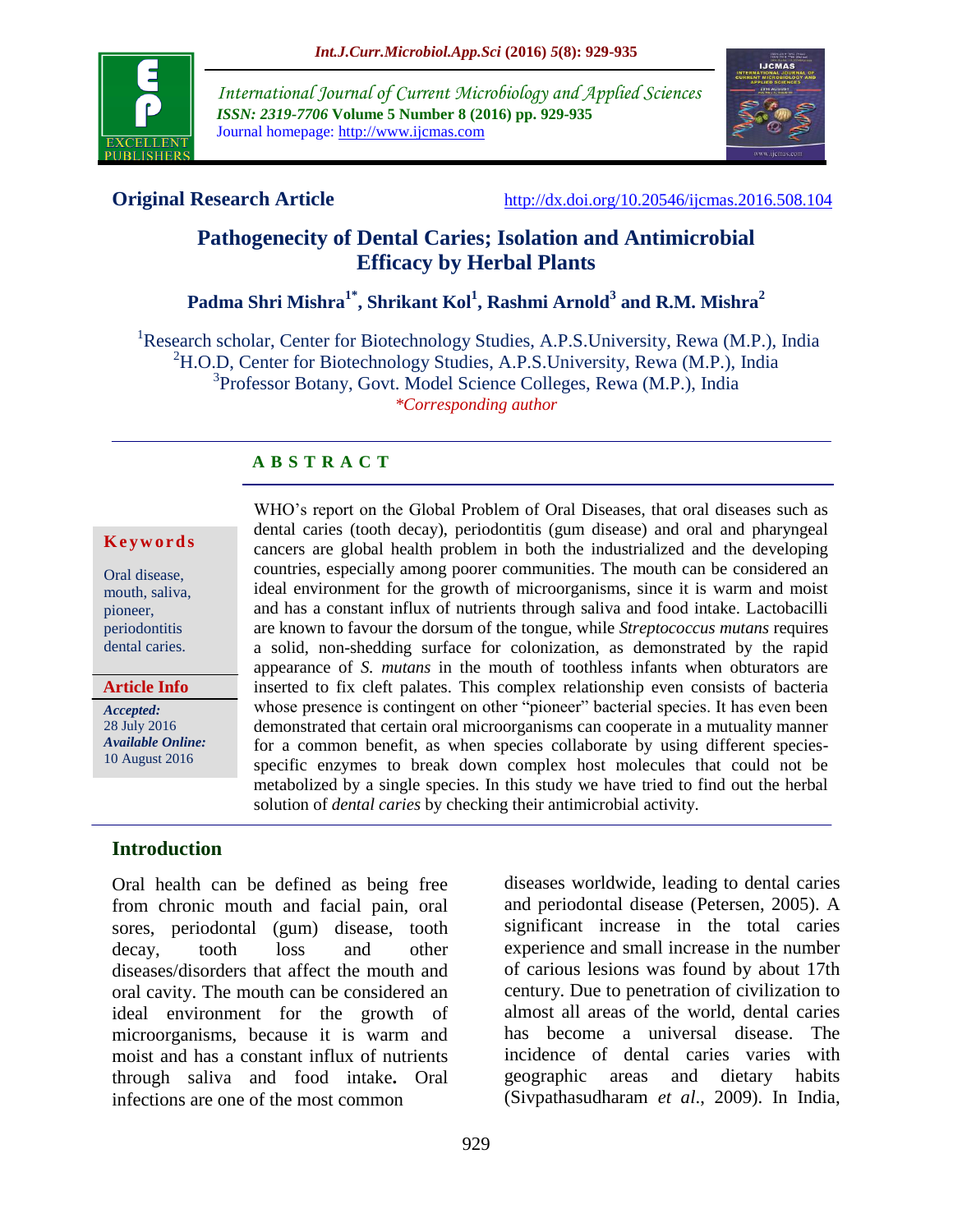dental caries affect 60-65% of the general population. In addition; periodontal disease is estimated to occur in 50-90% of the population in India, depending on age (Kaur, 2009). Dental caries is an infectious microbial disease that results in localized dissolution and destruction of the calcified tissues of the teeth or it is the localized destruction of susceptible dental hard tissues by acidic by-products from bacterial fermentation of dietary carbohydrates. The acid released through microbial action would cause local pH to fall below a critical value resulting in demineralization and cavitations of tooth (Loesche, 1986; Islam *et al*., 2007; Hamada *et al*., 1980; Kidd *et al*., 2004). Literature survey reveal several reports on herbal formulations against dental diseases viz., chewable tablets for anticariogenic activity against *Streptococcus mutans* (Saraya *et al*., 2008). The mouth can

be considered an ideal environment for the growth of microorganisms, since it is warm and moist and has a constant influx of nutrients through saliva and food intake. In fact, it has been calculated that there are as many as  $4 \times 10^{10}$  organisms in each gram of plaque removed from the teeth (Gibbons and Banghart, 1967). In fact, when cultures simulating a community of oral bacteria were pulsed with glucose to produce a constant pH lower than 5, the acidophilic species *Lactobacillus casei*, *Veilonella dispar*, and especially *Streptococcus mutans*  were able to dominate niches previously occupied by other, avirulent species, and became irreversibly over-represented in the population (Marsh, 1992). Dental caries is a multifactoral infectious disease in which the active agent or agents are members of the indigenous oral flora (fig.1).



### **Methodology**

### **Sample collection**

For the collection of samples the local dental hospitals and private dental clinic has been visited properly and by concerning of patients, by the help and permission of dentist samples were collected. Allthe sample were collected from mouth by swabbing across the gingival and subgingival region as well as from the roof and floor of the bucal cavity. The samples were collected from 10 persons and were inoculated in Nutrient broth (HiMedia, India) and viable cells were enumerated.

# **Enumeration of Viable Cell Count**

After the collection of samples, the overnight broth culture was serially diluted with autoclaved distilled water upto  $10^{-0}$  to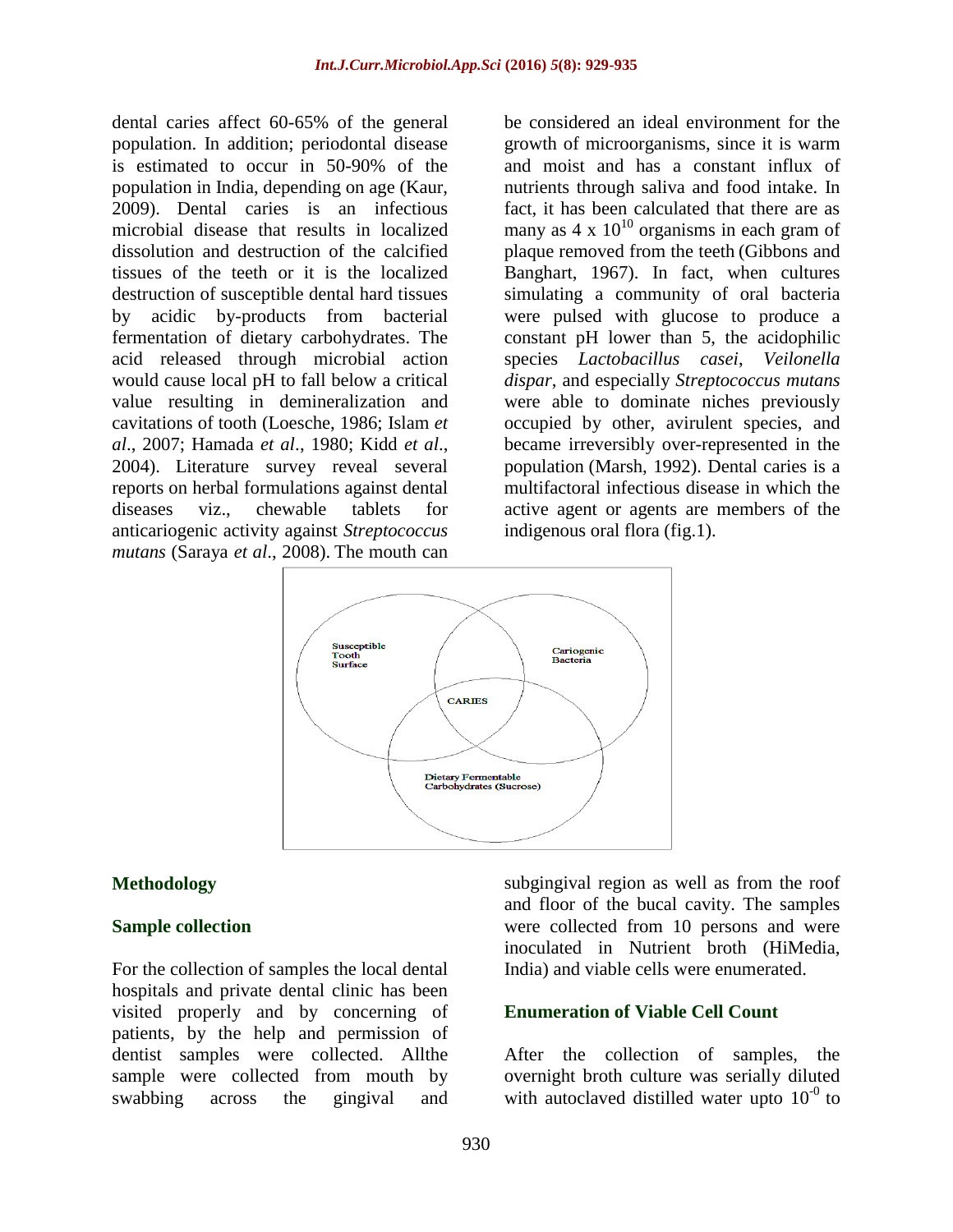$10^{-10}$  dilution and 50-100<sub>kl</sub> of each dilution was spread on to Nutrient agar (HiMedia) plates and incubated overnight at 37ºC. After 18-20 hours incubation the number of viable colonies were counted using total viable plate count method (Lansing *et al*., 2005).

# **C.F.U/mL original sample = Number of colonies /plate x (1/mL aliquot plated) x dilution factor**

### **Isolation of Microbe**

For the isolation of microbes the nutrient agar plates were prepared and microbes were inoculated into them. After 30 hours of incubation at  $30^0$ C, these microbes were streaked and isolated the individual species from the agar plates. These microbes were freshly prepared and stored in nutrient broth. We have isolated three strains for our study.i.e. A1,B1,C1. respectively.

## **Methods of Extraction of Plant Material**

The methods of extraction are the process, where the desired constituents of a plant samples are extracted using selected solvent. The preliminary step involved in extraction is cell rupturing. Once the cells are ruptured extraction is performed using appropriate.

### **Plant tissue homogenization**

This is widely used method for extraction.

Dried or wet fresh plants parts of the plants are grinded in a blender to fine particles. This is put in a certain quantity of solvent and shaken vigorously for 5-10 minutes or left for 24 hrs. After which the extract is filtered. The filtrate is dried under reduced pressure and then re-dissolved in the solvent (Raamann, 2006).

# **Soxhlet Extraction**

This method is convenient and widely used for extraction because of its continuous process, less time and solvent consumption compared to maceration and percolation. However, this method cannot be used for thermo labile compounds as prolonged heating may lead to degradation of compounds.

In this method, plant material is dried and powdered. The powdered plant is placed in *Soxhlet apparatus* which is on the top, a collecting flask beneath a reflux condenser. A suitable solvent is added to flask and the set up is heated under reflux. The steam of solvent dissolves the ingredients of plant and brings back to a flask. Several cycles are carried out. The solvent is evaporated by using rotary evaporator or at room temperature. Dried extract is then kept in freeze (Ncube *et al*., 2006; Handa *et al*., 2008; Tiwari *et al*., 2011).

| S. no. | <b>Plants</b>  | <b>Family</b>  | <b>Common name</b> | Parts used |
|--------|----------------|----------------|--------------------|------------|
|        | Curcuma longa  | Zingiberaceae  | Turmeric, Haldii   | rhizome    |
|        | Fenugreek      | Fabaceae       | Meethi             | seed       |
|        | Allium cepa    | Amaryllidaceae | Onion              | bulb       |
|        | Allium sativum | Amaryllidaceae | Garlic             | bulb       |

**Plants used**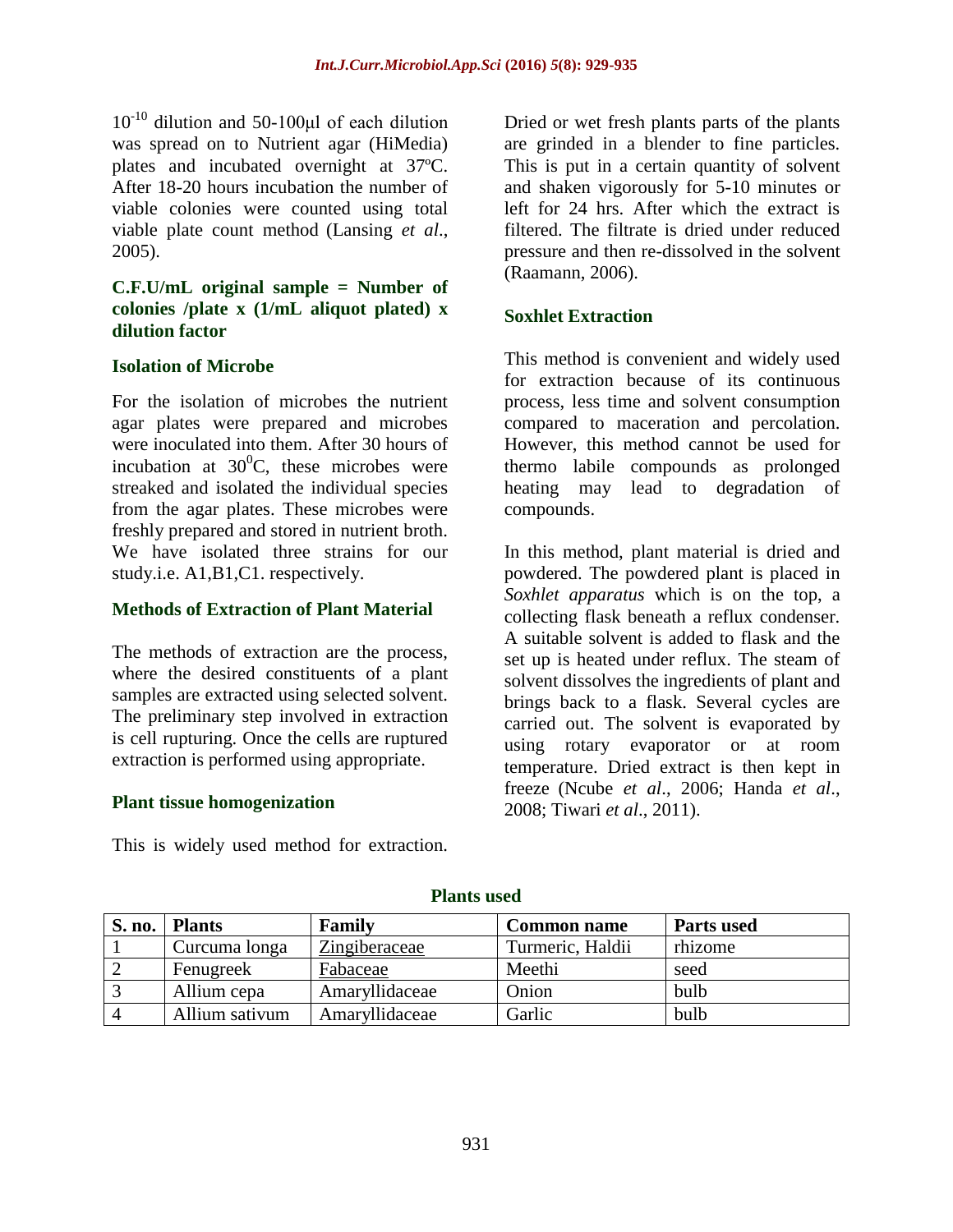| S.             | <b>Solvent</b> used | <b>Chemical</b>    | <b>Solubility</b> | <b>Molar mass</b> | <b>Melting</b> | <b>Boiling</b>             |
|----------------|---------------------|--------------------|-------------------|-------------------|----------------|----------------------------|
| no.            |                     | formula            |                   |                   | point          | point                      |
|                | Ethanol             | $C_2H_6O$          | Water             | $46.07$ g/mol     | $-114$ °C      | 78.37 °C                   |
|                | Methanol            | CH <sub>3</sub> OH | Water             | $32.04$ g/mol     | $-97.6$ °C     | 64.7 °C                    |
| $\overline{3}$ | Ethyl acetate       | $C_4H_8O_2$        | Ethanol,          | $88.11$ g/mol     | $-83.6$ °C     | $77.1 \text{ }^{\circ}C$   |
|                |                     |                    | Acetone           |                   |                |                            |
|                | Chloroform          | CHCl <sub>3</sub>  | Benzene           | 119.37 $g/mol$    | $-63.5$ °C     | 61.15 $\mathrm{^{\circ}C}$ |

#### **Solvents Used**

# **Antimicrobial Activity**

Antibacterial activity of all extracts will be tested by agar well diffusion method. The culture plates will be prepared by pouring 30 ml Nutrient Agar Medium into sterile petri plates. Then swab test bacteria then swab over the agar media using sterile cotton swabs to get uniform distribution of the bacterial cultures. Make 6 mm diameter wells using sterile cork borer. Then fill the wells with the sample extracts by 30-50ul. Then incubate the anti-bacterial assay plates at 37°C for 24 hours. The diameter of the zone of inhibition around each well will be taken as a measure of antibacterial activity (Cavallito *et al*., 1994; Deresse, 2010; Prados-Rosales *et al*., 2003; Onyeagba *et al*., 2006).

### **Results and Discussion**

All the samples were collected and grown on nutrient agar medium plates and observations were made to the next day. The isolated microbes were used for the antimicrobial test.

### **Enumeration of Total Viable Cell Count**

Total viable count was determined from selected plates having 30 to 300 colonies (Table1).

Total viable count was calculated from the formula

*THB = No. of colonies × Dilution factor / Inoculums size CFU/ml*

### **Extraction of plant material**

For the extraction of solvents they were run into the apparatus for the 4 hours, and the extract were measured in mg;

### **Antimicrobial activity**

The antimicrobial activities of all the isolated strains (zone of inhibition) were measured in *mm.*

| <b>Plants used</b> | <b>Ethanol</b> | <b>Methanol</b> | <b>Ethyl</b> acetate | <b>Chloroform</b> |
|--------------------|----------------|-----------------|----------------------|-------------------|
| Curcuma longa      | 0.41           | 0.33            | 0.45                 | 0.22              |
| fenugreek          | 0.35           | 0.66            |                      | 0.41              |
| Allium cepa        | 0.23           | $0.21\,$        | 0.10                 |                   |
| Allium sativum     | 0.33           | 0.52            | 0.36                 | 0.85              |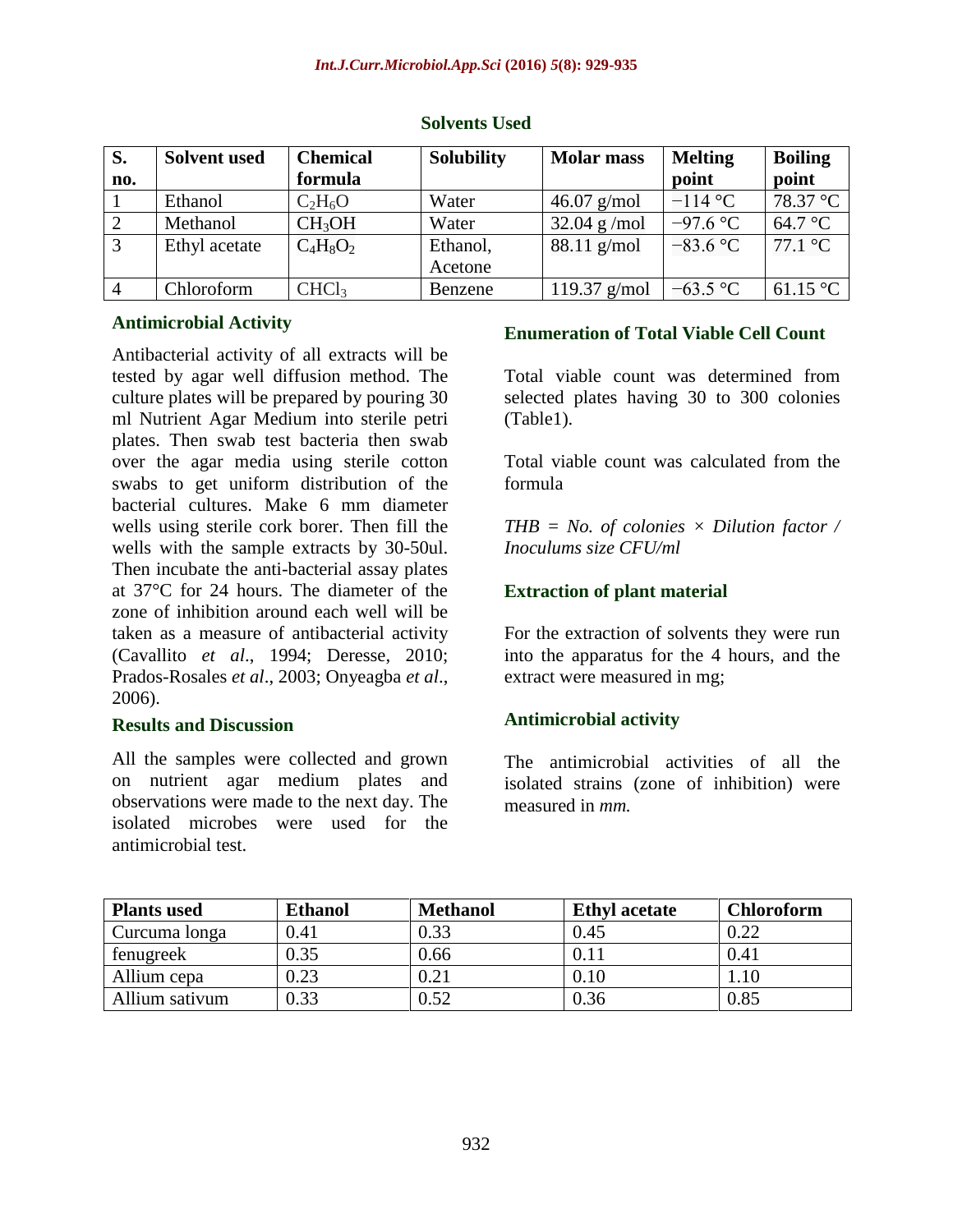#### *Int.J.Curr.Microbiol.App.Sci* **(2016)** *5***(8): 929-935**

| <b>Plant /Strain</b> | <b>DMSO</b> | <b>Ethanol</b> | <b>Methanol</b> | <b>Ethyl acetate</b> | <b>Chloroform</b> |
|----------------------|-------------|----------------|-----------------|----------------------|-------------------|
| Curcuma $longa(A1)$  |             | $0.5\,$        | 0.6             | 0.6                  | 0.6               |
| Curcuma $longa(B1)$  |             | 0.2            |                 | 0.7                  | 0.3               |
| Curcuma $longa(C1)$  |             | 0.3            | 0.0             | 0.6                  |                   |

# **Antimicrobial activity of** *Curcuma longa* **in the presence of strain isolated (A1, B1, and C1)**

# **Antimicrobial activity of** *fenugreek*

| <b>Plant /Strain</b> | <b>DMSO</b> | <b>Ethanol</b> | <b>Methanol</b>                 | <b>Ethyl</b> acetate | <b>Chloroform</b> |
|----------------------|-------------|----------------|---------------------------------|----------------------|-------------------|
| Fenugreek $(A1)$     | 0.00        | 0.5            | 0.00                            | 0.6                  | 0.5               |
| Fenugreek $(B1)$     |             | 0.2            | າ າ<br>$\overline{\phantom{a}}$ | 0.0                  | $0.0\,$           |
| Fenugreek $(C1)$     |             | 0.6            | 0.8                             | ر…                   | 2.0               |

# **Antimicrobial activity of** *Allium cepa*

| <b>Plant /Strain</b> | <b>DMSO</b> | <b>Ethanol</b> | <b>Methanol</b> | <b>Ethyl acetate</b> | <b>Chloroform</b> |
|----------------------|-------------|----------------|-----------------|----------------------|-------------------|
| Allium $cepa(A1)$    | 0.00        | 1.J            | 0.9             |                      | $0.5\,$           |
| Allium cepa $(B1)$   | 0.3         | $2.0\,$        | 0.9             | 0.5                  | 0.0               |
| Allium $cepa(C1)$    | 0.6         |                | l.O             | 0.9                  |                   |

# **Antimicrobial activity of** *Allium sativum*

| <b>Plant</b>          | DMSO | <b>Ethanol</b> | <b>Methanol</b> | <b>Ethyl acetate</b> | <b>Chloroform</b> |
|-----------------------|------|----------------|-----------------|----------------------|-------------------|
| Allium sativum $(A1)$ |      | $0.8\,$        | 1.0             | 2.6                  |                   |
| Allium sativum $(B1)$ |      | ر. .           | 1.0             | 1.0                  | $\epsilon$ .      |
| Allium sativum $(C1)$ |      | ل و ک          | 1.9             | 0.6                  | 0.9               |

# **Biochemical Characterization**

| Sample No.                   | A1        | B1    | C1    |
|------------------------------|-----------|-------|-------|
| <b>Grams Staining</b>        | $+VE$     | $-VE$ | $+VE$ |
| Catalase Activity            | $-VE$     | $-VE$ | $-VE$ |
| Oxidase Test                 | $-VE$     | $-VE$ | $-VE$ |
| Nitrate Test                 | $-VE$     | $-VE$ | $+VE$ |
| <b>Indole Test</b>           | <b>VE</b> | $+VE$ | $+VE$ |
| <b>Glucose Acidification</b> | $+VE$     | $+VE$ | $-VE$ |
| $\beta$ -Galactosidase       | $+VE$     | $+VE$ | $+VE$ |
| Bile esculin test            | $+VE$     | $-VE$ | $-VE$ |
| <b>MR-VP</b> Test            | $+VE$     | $+VE$ | $+VE$ |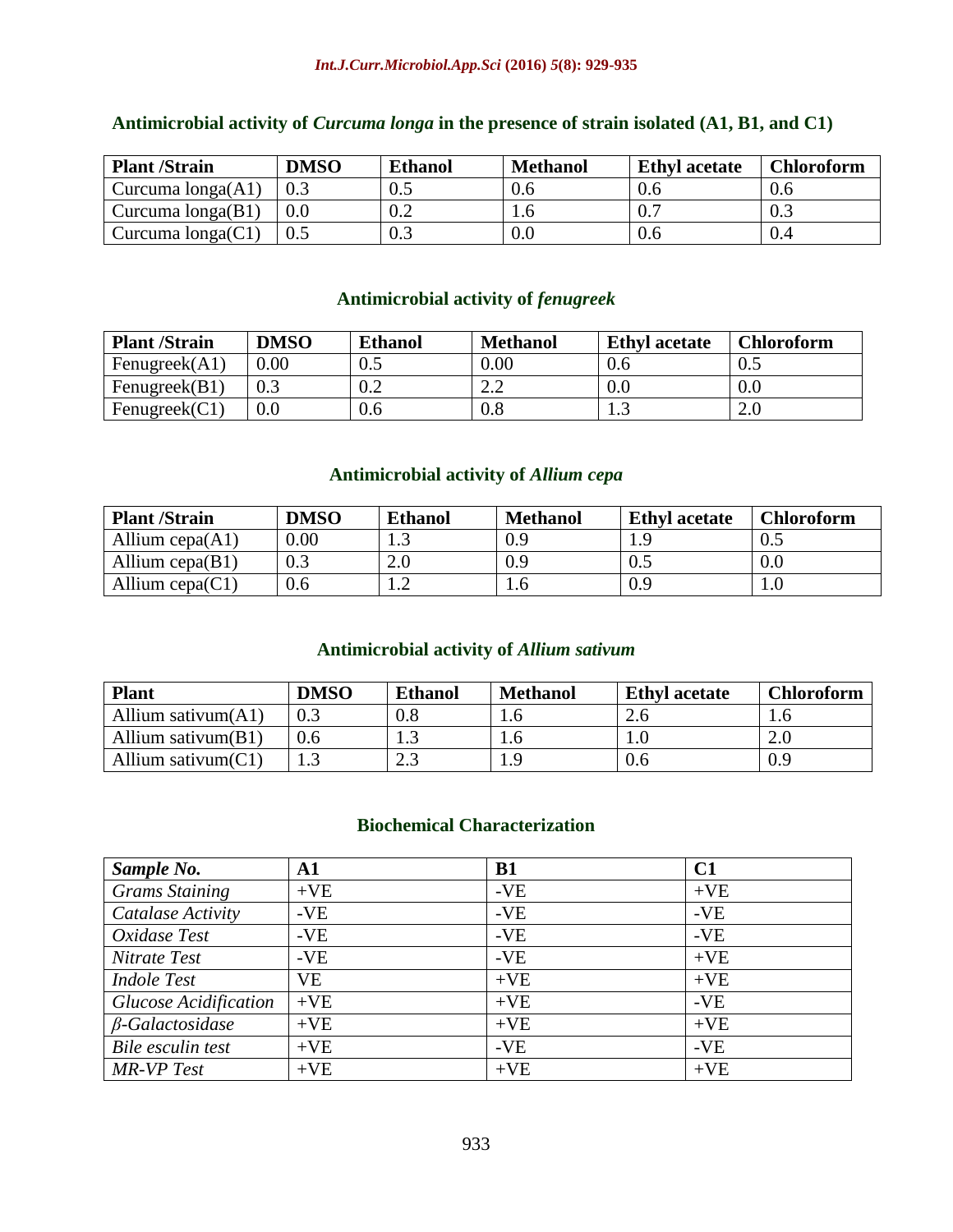| S.no. | <b>Number of bacterial colonies</b> | <b>Dilution factor</b> | THB (CFU/ml)        |
|-------|-------------------------------------|------------------------|---------------------|
| ı.    | 300                                 | $10^{-0}$              | $3.0 \times 10^{5}$ |
| 2.    | 280                                 | $10-2$                 | $2.8 \times 10^{5}$ |
| 3.    | 250                                 | $10-3$                 | $2.5 \times 10^{5}$ |
| 4.    | 200                                 | $10-4$                 | $2.0\times10^{5}$   |
| 5.    | 180                                 | $10-5$                 | $1.8\times10^{5}$   |
| 6.    | 180                                 | $10-6$                 | $1.8 \times 10^{5}$ |
| 7.    | 150                                 | $10-7$                 | $1.5 \times 10^{5}$ |
| 8.    | 142                                 | $10-8$                 | $1.42\times10^{5}$  |
| 9.    | 120                                 | $10-9$                 | $1.2\times10^5$     |
| 10.   | 70                                  | $10 - 10$              | $0.7\times10^{5}$   |

#### **Table.1** Viable cell count

Dental caries is an infectious and communicable disease. Multiple factors, such as the interaction of bacteria, diet, and host response, all influence dental caries initiation and progression. Saliva plays an important role in optimal oral health. By testing the variety of herbal parts, after recognizing the effective parameter for its extraction, its purification is to be highly emphasized upon. Freeze drying of the product and then consequently determining its anti-oxidative and antimicrobial properties will be the main work. There by, optimization of the properties will be of relatively high importance. Since its usage in product development has been found out, various other product developments may be done. After the biochemical test results we may find species were showing similarity to the *Veilonella dispar* and especially *Streptococcus mutans.* During the whole experimental procedure of extraction of herbal oils, after checking their ability on pathogens isolated they were showing positive responses, and may be their oils should be used in future solution of dental problems.

### **References**

Cavallito, C.J., Bailey, J.H. 1994. Allicin, the antibacterial principle of *Allium* *sativum* 1. Isolation, physical properties and antibacterial action *J. Am. Chem. Soc.,* 66: 1950-1951.

- Deresse, D. 2010. Antibacterial Effect of Garlic (*Allium sativum*) on *Staphylococcu aureus*: An *in vitro*  Study. *Asian. J. Med. Sci.,* 2: 62- 65.
- Farbman, K.S., Barnett, E.D., Boldiro, G.R., Klein, J.O. 1993. Antibacterial activity of garlic and onions: a historic perspective. *Paediat. Infect. Dis.,* 12: 613-614.
- Gibbons and Banghart, 1967. S. mutans cells adhere to teeth and to each other via glucans synthesized by "dextran sucrases" (glucosyl transferases), with sucrose as the natural substrate.
- Hamada, S., Slade, H.D. 1980. Biology, immunology and cariogenicity of Streptococcus mutans. *Microbiol. Rev.,* 44(2), 331.
- Handa, S.S., Khanuja, S.P.S., Longo, G., Rakesh, D.D. 2008. Extraction technologies for medicinal and aromatic plants. International centre for science and high technology, Trieste, 21-25.
- Islam, B., Khan, S.N., Khan, A.U. 2007. Dental caries: from infection to prevention. *Med. Sci. Monit.,* 13(11), RA196.